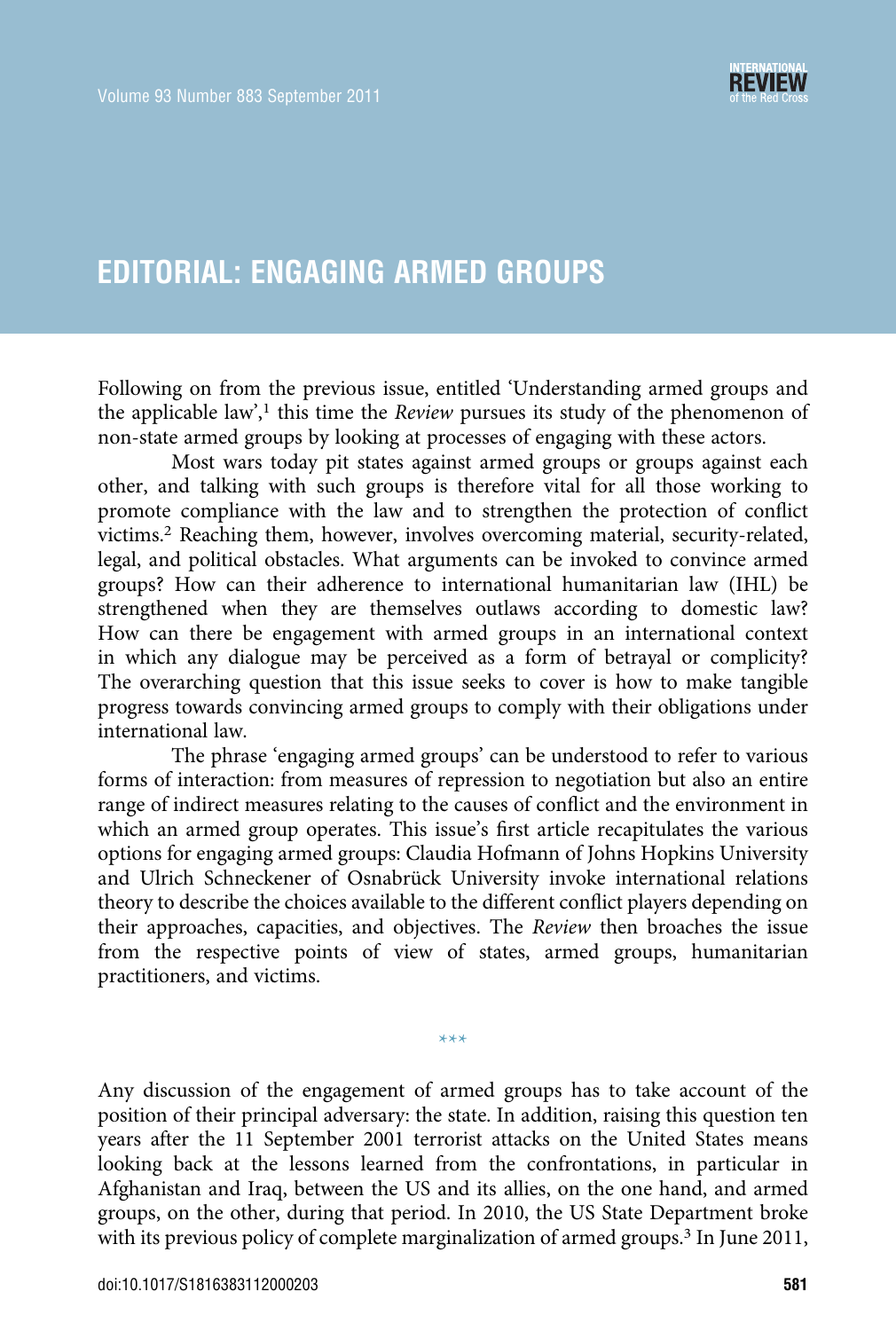almost ten years after the start of the intervention in Afghanistan, the US acknowledged the beginning of a dialogue with the Taliban.4

In the field, how states approach the phenomena of armed groups and counter-insurgency has a direct impact on humanitarian action. To examine these questions, the Review interviewed David Kilcullen, who has emerged in recent years as one of the most influential authors and military advisers on counter-insurgency activities. Rather than using the term 'counter-insurgency', Kilcullen would prefer states to speak of interventions in 'complex humanitarian emergencies', so as to underscore the struggle against the causes underlying the phenomenon of armed groups. He gives his views on recent developments relating to armed groups and military tactics but also on some of the humanitarian community's main concerns: the potential instrumentalization of aid to 'win hearts and minds' and the importance of respect for the law by the armed forces engaged in counterinsurgency activities.

Historically, states have been loath to see armed groups as anything but enemies to be destroyed by firepower. Some governments thus deny, prohibit, and even criminalize any form of contact with armed groups, even by humanitarian agents. In the ten years since 11 September 2001, certain countries have enacted legislation penalizing the provision of material support to organizations identified as terrorist, including many armed groups that are parties to non-international armed conflicts. States have a right and even a duty to protect their citizens from acts of terrorism. However, a broad or vague definition of what constitutes such material 'support' could, in practice, preclude any interaction with armed groups, including for the purpose of enhancing compliance with the law or assisting the victims. Claude Bruderlein, Dustin Lewis, and Naz K. Modirzadeh of HPCR (the Harvard Program on Humanitarian Policy and Conflict Research) analyse the rules of international law allowing humanitarian players to interact with armed groups and discuss recent developments that risk criminalizing such contact. They also suggest ways in which those players can tackle the new dilemmas posed by anti-terrorist legislation.

\*\*\*

<sup>1</sup> See International Review of the Red Cross, Vol. 93, No. 882, June 2011.

<sup>2</sup> 'Improved compliance with international humanitarian law and human rights law will always remain a distant prospect in the absence of, and absent acceptance of the need for, systematic and consistent engagement with non-State armed groups'. Report of the Secretary-General on the Protection of Civilians in Armed Conflict, UN Doc. S/2010/579, 11 November 2010, para. 52. In the words of the ICRC president, Jakob Kellenberger, 'to get better compliance with IHL, the ICRC needs to talk to non-State armed groups and that is what we do, worldwide'. Jakob Kellenberger, 'Ensuring respect for international humanitarian law in a changing environment and the role of the United Nations', 60th Anniversary of the Geneva Conventions – Ministerial Working Session, 26 September 2009, available at: [http://www.icrc.org/eng/](http://www.icrc.org/eng/resources/documents/statement/geneva-conventions-statement-260909.htm) [resources/documents/statement/geneva-conventions-statement-260909.htm](http://www.icrc.org/eng/resources/documents/statement/geneva-conventions-statement-260909.htm) (last visited July 2011).

<sup>3</sup> The first Quadrennial Diplomatic and Development Review (QDDR) published by the US State Department in December 2010, entitled 'Leading through civilian power' insists on the importance of 'engaging beyond the state', available at: <http://www.state.gov/documents/organization/153108.pdf> (last visited September 2011).

<sup>4</sup> See BBC, 'Robert Gates confirms US–Taliban talks in Afghanistan', 19 June 2011, available at: [http://www.](http://www.bbc.co.uk/news/world-south-asia-13830750) [bbc.co.uk/news/world-south-asia-13830750](http://www.bbc.co.uk/news/world-south-asia-13830750) (last visited September 2011).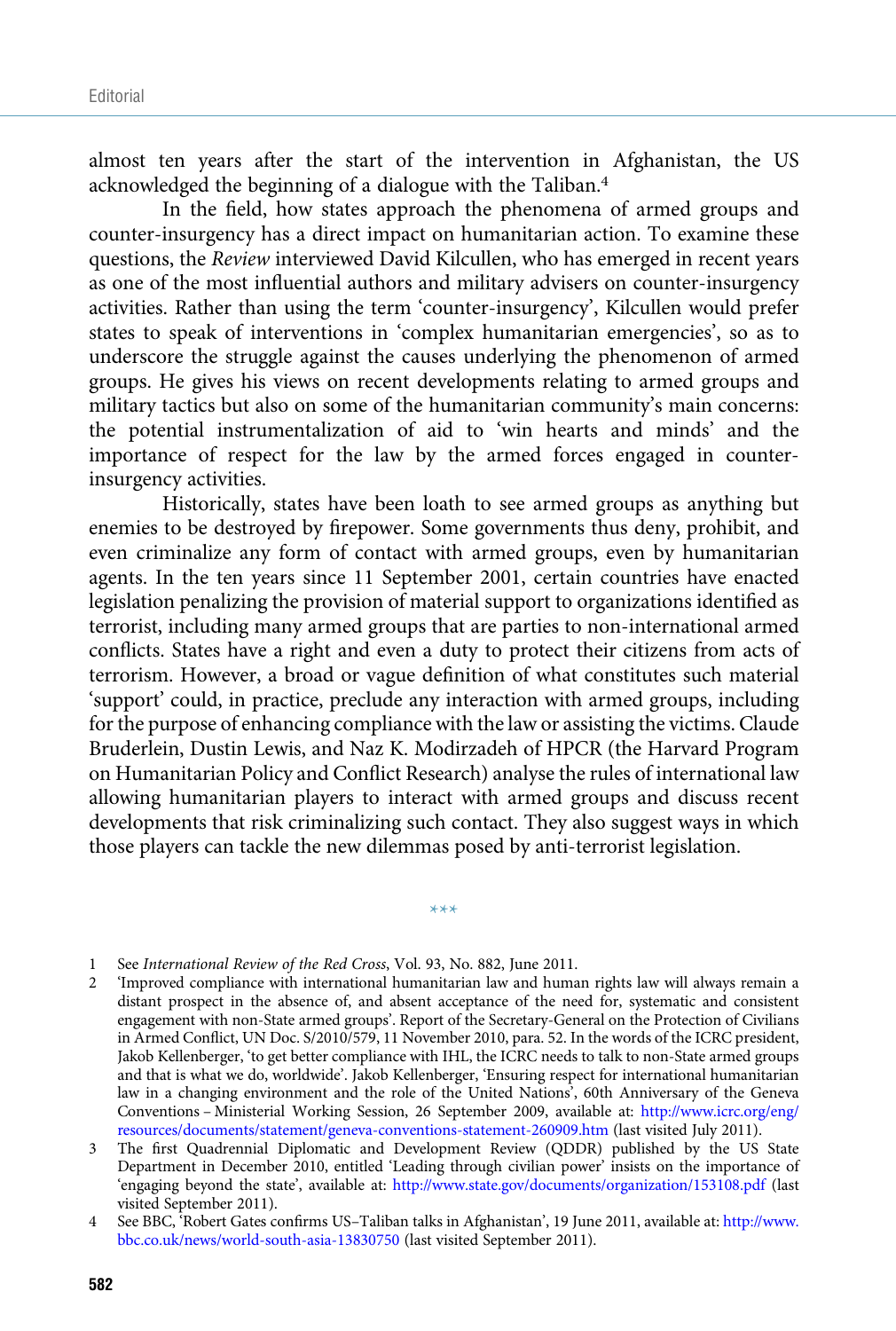

Having looked at the matter from the point of view of states, the issue moves on to two articles that consider the means of strengthening adherence to the law by armed groups. Armed groups generally have no say in the development of the rules by which they are bound. Indeed, states are the authors of the rules of international law in general and of the rules applicable in time of armed conflict in particular. This may well make armed groups less likely to feel that they have a stake in or to respect those rules, when they do not reject them outright.

Many scholars advocate the participation of armed groups in the development and interpretation of the rules. This raises numerous issues both of feasibility and also, again, of the so-called legal or political 'recognition' that this participation might confer. Sophie Rondeau, legal adviser at the Canadian Red Cross, analyses the arguments that speak in favour of such participation. She then presents possible avenues for involving armed groups in the development and interpretation of the rules of IHL.

The many practical and legal difficulties notwithstanding, participation in the development of IHL might be a path to explore in the future. Implementation of existing rules by armed groups is, however, a constant challenge. In its 2008 study, Increasing Respect for International Humanitarian Law in Non-international Armed Conflicts,<sup>5</sup> the International Committee of the Red Cross (ICRC) identified a series of concrete measures that could be taken to strengthen compliance with the law by armed groups: special agreements, unilateral declarations, inclusion of IHL in codes of conduct or in ceasefire or peace agreements, and granting amnesty for mere participation in hostilities. The non-governmental organization Geneva Call has set a tangible example since 2000, encouraging many armed groups from around the world to agree to abide by specific rules of IHL and establishing monitoring, reporting, and verification mechanisms for that purpose. After presenting such mechanisms in general, Pascal Bongard and Jonathan Somer describe the inclusive approach used by Geneva Call in its efforts to have deeds of commitment relating to the prohibition of anti-personnel landmines adopted and respected by armed groups.

The third perspective is that of humanitarian practitioners. Organizations active on the ground must negotiate with all the parties to the conflict to ensure respect for the law and to have access and deliver assistance to the victims on both sides, impartially. Being active in non-international armed conflicts implies, for example, negotiating humanitarian access with armed groups and government forces to visit persons detained by both camps. Developing a meaningful humanitarian operation in the midst of a civil war is an undertaking fraught with danger and

\*\*\*

<sup>5</sup> Michelle Mack, Increasing Respect for International Humanitarian Law in Non-international Armed Conflicts, ICRC, Geneva, 2008, available at: [http://www.icrc.org/eng/assets/](http://www.icrc.org/eng/assets/files/other/icrc_002_0923.pdf)files/other/icrc\_002\_0923.pdf (last visited September 2011).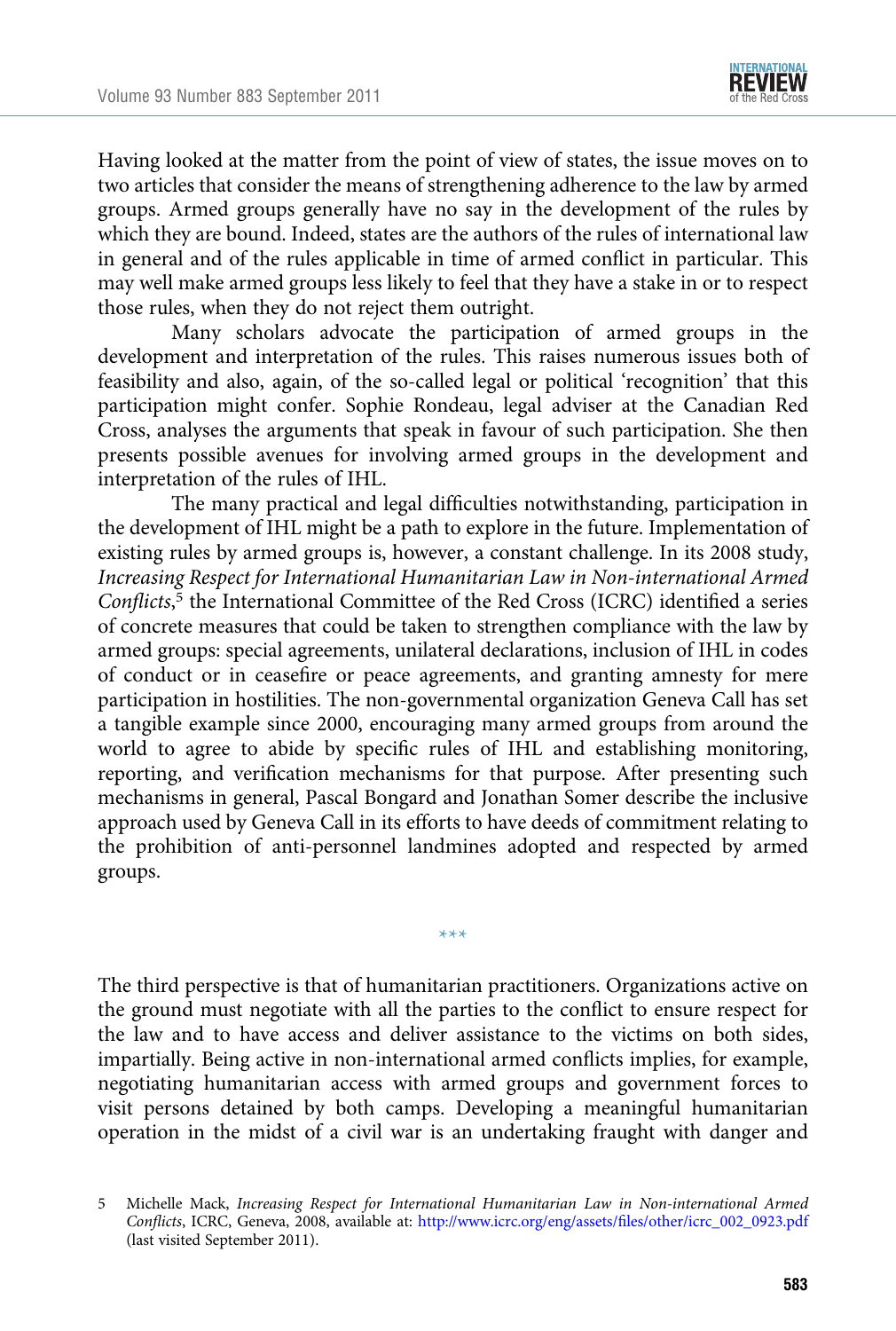difficulty. In 1871, Henry Dunant, the founder of the Red Cross, took it upon himself to organize relief and evacuations during the Paris Commune, which opposed government troops and insurgents. As for the ICRC itself, it has been carrying out humanitarian activities in non-international conflicts for almost a century.6

The Review has chosen to illustrate that concrete commitment by presenting an operation that is emblematic of the ICRC's work during the period of decolonization. Fifty years after the independence of Algeria, the historians Françoise Perret and François Bugnion (the latter a member of the International Committee) go back over their research on the organization's activities during the conflict,<sup>7</sup> focusing in particular on the interactions between the ICRC and the Front de Libération Nationale (FLN). In addition to being of historical interest, the painful experiences of that war hold a wealth of lessons for today's conflicts. They influenced ICRC practice in the ensuing years, as well as the wording of the 1977 Protocols Additional to the 1949 Geneva Conventions. Many of the humanitarian issues of the time, such as the treatment of detainees in non-international armed conflicts, are just as topical today.

Indeed, among the questions on which humanitarian players wish to engage armed groups, the protection of persons captured by such groups is one of the most sensitive to tackle from both the legal and the practical angles. Whether for military, political, or other reasons, the capture of prisoners by armed groups is a reality: the case of the Israeli soldier Gilad Shalit, for example, but also more recently that of anonymous Libyan soldiers and civilians taken captive by the National Liberation Army, are emblematic of the phenomenon. Detention by armed groups nevertheless has no basis in domestic or human rights law, and only an implied basis in IHL. While most of the essential rules of IHL, such as the prohibitions of torture and summary execution, can be applied directly by insurgents with a minimum of hierarchical organization, the same cannot be said of certain rules applying to deprivation of liberty, particularly those relating to judicial guarantees, which call for consequential means. The Review has chosen to devote two articles to the question of how to enhance the protection of persons detained by armed groups. Deborah Casalin of Coopération Internationale pour le Développement et la Solidarité (CIDSE), starts by exploring the legal options for ensuring that armed

<sup>6</sup> The ICRC conducted its first meaningful operation in a non-international armed conflict in 1918, in revolutionary Russia. It also acted the following year in a similar situation: the revolution led by Béla Kun in Hungary. See Jacques Moreillon, 'Le Comité international de la Croix-Rouge et la protection des détenus politiques', in Revue internationale de la Croix-Rouge, Vol. 56, No. 671, 1974, pp. 650–661.

<sup>7</sup> See Françoise Perret, 'L'action du Comité international de la Croix-Rouge pendant la guerre d'Algérie', in International Review of the Red Cross, Vol. 86, No. 856, December 2004, pp. 917–951; Françoise Perret and François Bugnion, Histoire du Comité international de la Croix-Rouge. Volume IV: De Budapest à Saigon, 1956*–*1965, Georg, Geneva, 2009. Although France treated the war in Algeria as an internal conflict, it must be borne in mind that the Provisional Government of the Algerian Republic acceded to the 1949 Geneva Conventions in June 1960 – thereby underscoring that it saw the conflict as an international war – and that the war ended with the signing of the Evian Accords, which are considered an international treaty. One of the main achievements of the 1974–1977 Diplomatic Conference was to have wars of national liberation placed on an equal footing with international armed conflicts.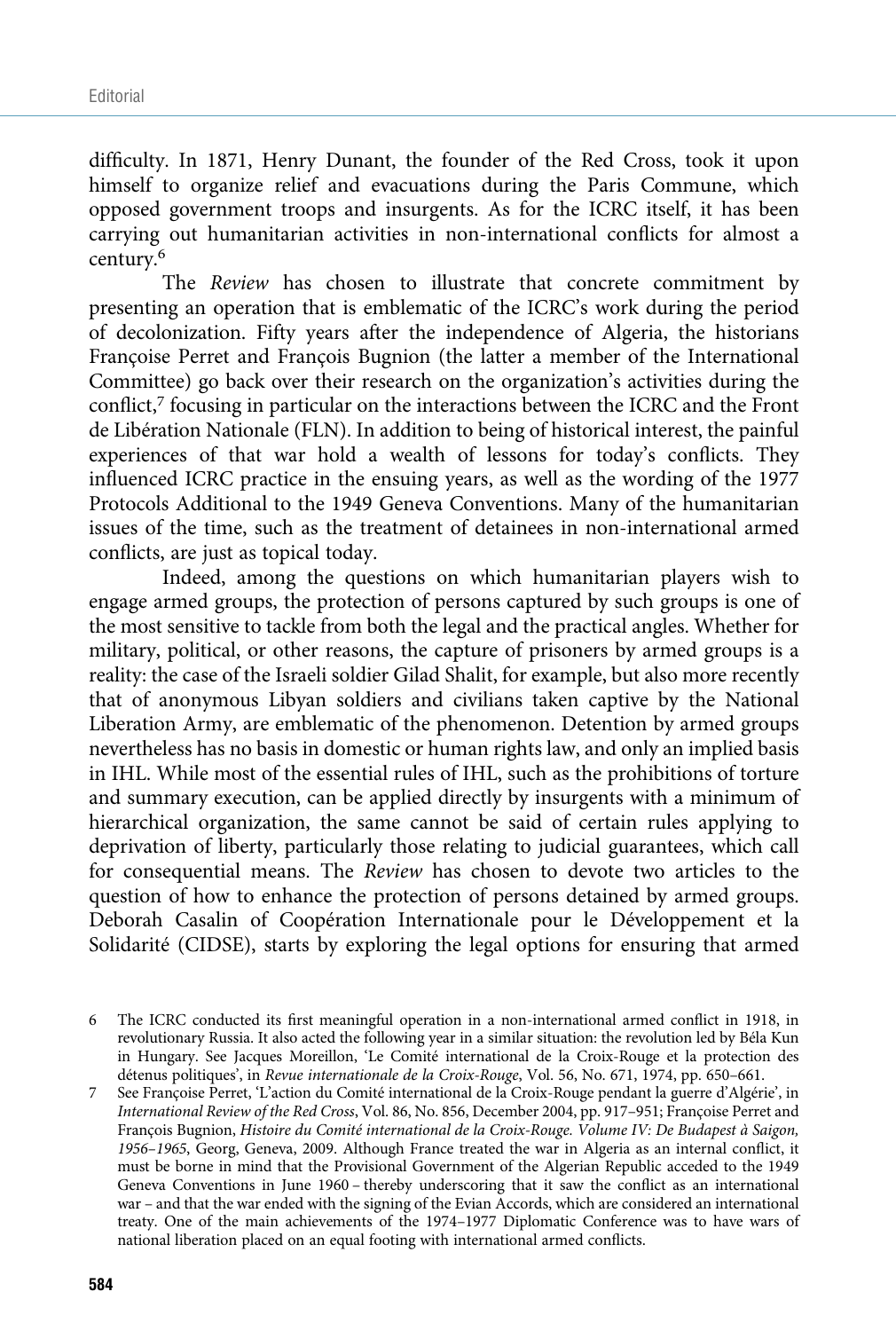

groups respect the prohibition of arbitrary detention. She draws parallels with the law of international armed conflicts – which provides prisoner-of-war status for captured combatants and offers the possibility of interning civilians for imperative reasons of security – to call for a broadening of the rules pertaining to the protection of detainees. David Tuck, former adviser at the detention unit of the ICRC Protection Division and currently ICRC legal adviser in Pakistan, presents the challenges inherent in approaching armed groups with a view to improving the conditions of the persons they detain. After presenting the detention-related humanitarian problems and the obstacles lying in the path of humanitarian endeavour, Tuck explores the options open to humanitarian practitioners and describes ICRC practice in this field, including its limits, thus sharing the unique knowhow that the organization has acquired.

Finally, one of the most delicate questions concerning armed groups' relation with the law is their accountability and the possibility for victims of war to obtain reparation for the harm suffered. All too often, victims simply receive no remedy. The question of whether armed groups can provide such remedy has thus far only been considered as a hypothetical one. Ron Dudai, from Queen's University Belfast, demonstrates in his article that there could be circumstances in which armed groups could provide some measures of reparations to their victims. Drawing some parallels with the cases of the ANC in South Africa and the IRA in Northern Ireland, Dudai extrapolates possible avenues for armed groups to engage in the reparation process for victims.

\*\*\*

\*\*\*

In presenting these contributions, the Review hopes to further enhance the understanding of the phenomenon of armed groups, of the applicable law, and of the modes of engagement with them. In the complex reality of non-international armed conflicts, where the support of the civilian population is sometimes the only thing being fought over, it is not unusual for the parties to combine, successively or simultaneously, the carrot and the stick: that is, to use violence but also assistance, to win people's 'hearts and minds'. While human development is no doubt key to the resolution of many conflicts, and while it is obviously desirable to help populations, a moral line is crossed when the parties to the conflict use, divert, or even prevent humanitarian aid for political purposes. In bucking that trend, it remains as crucial as ever constantly to remind the parties to the conflict that they must respect and facilitate the impartial action of humanitarian agencies, even if doing so implies contact with 'the other side', or the enemy.

Protection of the victims of today's armed conflicts requires respect for international humanitarian law, not only by states but also on the part of those who